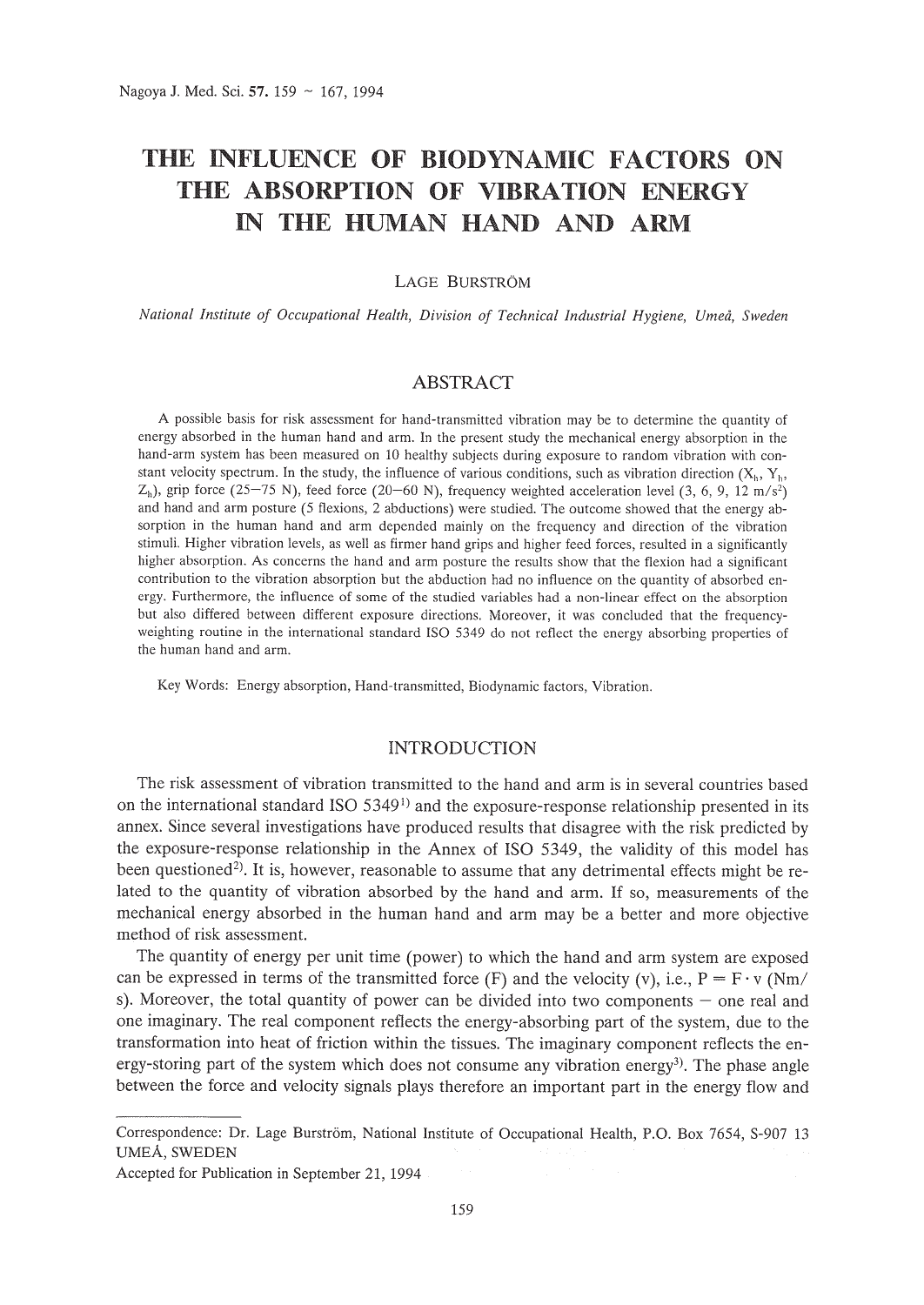if the angle is close to zero, most of the energy transferred to the hand is absorbed by the system. On the other hand, if the angle is close to  $\pi/2$  most of the energy is stored in the form of kinetic and potential energy. The average transferred energy could also be expressed in the frequency domain within the cross-spectrum. Since the cross-spectrum is complex the coincident spectrum describes the energy-absorbing part<sup>4)</sup>.

Against this background, the purpose of this study was to investigate the hand and arm system's capacity to absorb vibration energy under various experimental conditions. Furthermore, the aim was also to compare results obtained with the frequency-weighted routine specified in ISO 5349, which is the basis of the exposure-response model.

# **METHODS**

#### Apparatus

The technique used to determine the quantity of absorbed energy in the hand-arm system was based on measurements made as close as possible to the surface of the hand, of vibration force, velocity, and phase between these parameters. These were obtained using a speciallydesigned handle (figure 1), mounted on an electrodynamic shaker (Ling Dynamic System, LDS PA 300). For the  $Y_h$ -directions the handle was mounted parallel to the direction of vibration. By feeding the signals from a signal generator (Brüel & Kjær 1027) through a spectrum shaper (Brüel & Kjær 5612) it was possible to achieve a constant velocity spectrum  $(1/3$ -octave band) independent of frequency and dynamic load. This represents an acceleration spectrum which increases with frequency (6 dB/octave) and after frequency-weighting, according to ISO 5349, gives a constant spectrum within the frequency range of 16 to 1250 Hz.

The handle was equipped with two force transducers (Brüel & Kjær 8200) and one small piezo-electric accelerometer (Brüel & Kjær 4393) for force and velocity measurements, respectively. The handle was also equipped with strain gauges for measurements of both grip and feed forces applied by the subject to the handle. The output from the accelerometer was amplified and integrated to velocity by a charge amplifier (Brüel & Kjær 2635) before it was fed to a dual channel real time analyser (Norwegian Electronics NW 830 RTA). The varying outputs from each of the two force transducers were amplified by a charge amplifier (Brüel & Kjær 2635) and afterwards added together. The total force signal was then fed to the dual channel analyser.

The signals from the strain gauges were amplified by a strain gauge bridge and monitored with a pointer instrument in order to give the subjects the possibility of both achieving and maintaining the grip and feed forces at the given level.

The measured cross-spectrum between the force and velocity signal were, after each experiment, transferred to a P.c. for calculations. These calculations also included subtraction of the additional dynamic force produced by the handle itself<sup>4)</sup>.

## Subjects and Studied Variables

The study was carried out in a laboratory (air temperature 22.5°C  $\pm$  1.5°C) on ten healthy right-handed subjects (age 28-48, mean 37.3 years; height 162-188, mean 171.4 cm; weight 54-74, mean 63.6 kg), five males and five females, with no previous work-exposure to vibration.

Three different hand-arm postures were used to achieve vibration exposure in the three orthogonal directions; vertical, transverse and proximal-distal. In accordance with ISO 5349 these directions refer to an excitation of the hand and arm in  $X_h$ ,  $Y_h$  and  $Z_h$ -directions.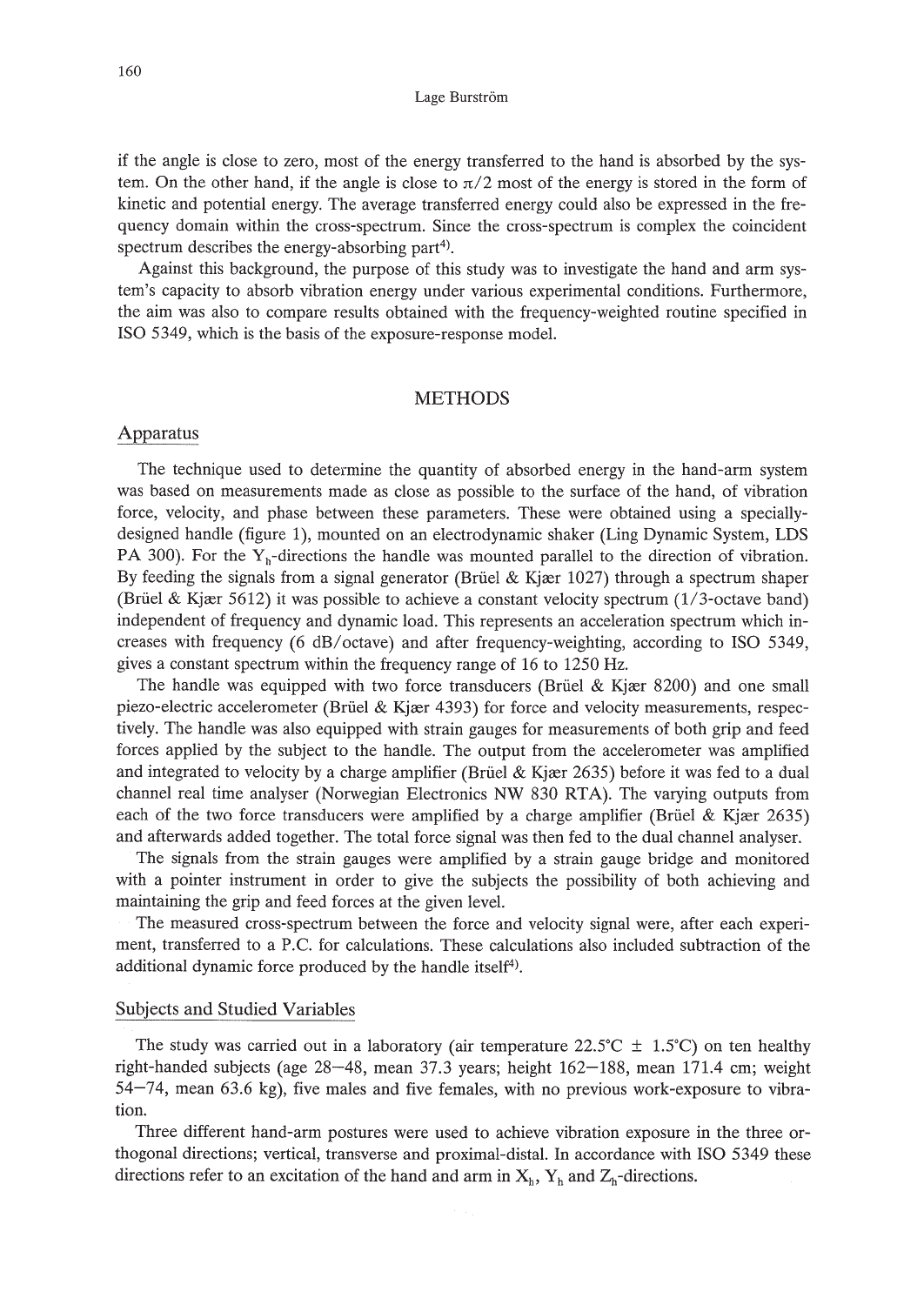

Fig. 1. Block diagram of the instrumentation used in the study of absorbed energy per unit time. Arrows indicate the signal direction.

Three grip and feed forces were used  $(25, 50, 75 \text{ N}$  and  $20, 40, 60 \text{ N}$  respectively) and the angle between upper arm and forearm (the flexion of the elbow) was varied  $(\pi/3, \pi/2, 5\pi/6,$  $4\pi/3$ ,  $\pi$ ). The influence of a  $\pi/2$  angle between shoulder and upper body (the abduction of the shoulder) as well as the effect of vibration amplitude on energy absorption was investigated by using four different velocities  $(6.5, 13, 19.5, \text{ and } 26 \text{ mm/s})$ . These velocity levels represent frequency-weighted acceleration levels of 3, 6, 9 and 12  $\text{m/s}^2$  in accordance with ISO 5349.

#### Experimental Procedure

All subjects were asked to wear normal office clothes, without jackets, and to remove rings, watches, etc., to minimize any possible effects of clothing. The subjects were then placed in one of the postures, gripping the handle with the appropriate force. After the correct posture and grip/feed force were established the vibration exposure was started. The subjects were requested to keep the grip and feed forces at a constant level during the exposure by looking at the displayed force signals. The test was restarted if the subject failed to maintain grip/feed force or posture. Every test took about 20 seconds to conduct and during each experiment 6 to 8 different conditions were investigated. The total number of experiments for each subject was 198 and only one experiment was performed each day to avoid the effects of fatigue.

# **Statistics**

In order to investigate the influence of different variables on the absorption of vibration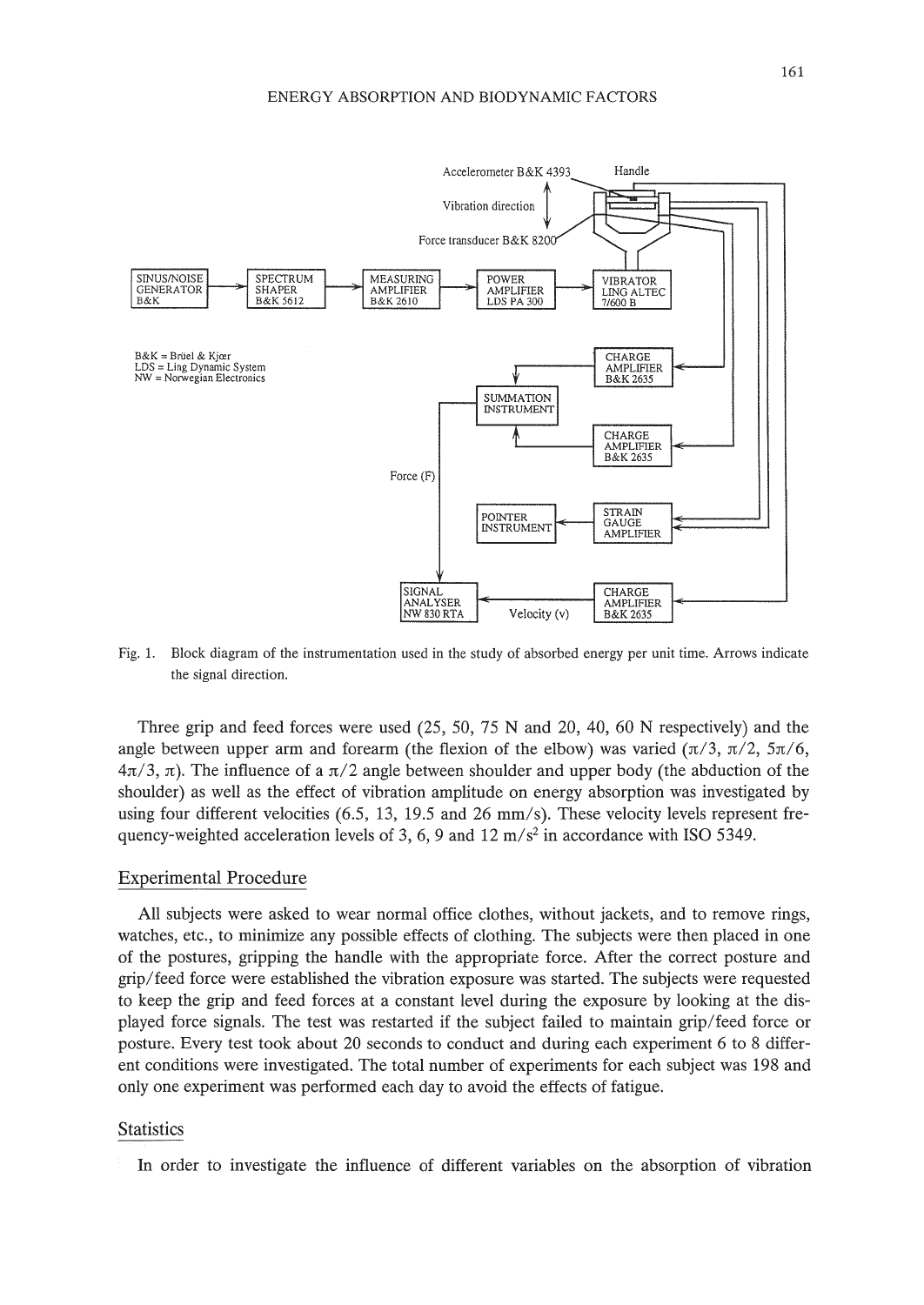#### Lage Burström

energy and to study their frequency dependency (I/3-octave band), regression analysis has been carried out. With absorption as the dependent variable a model has been specified where all the other experimental variables have been used as explanation variables. Also included in the model are a number of terms for interaction (the product of two explanation variables) together with an indicator variable for each subject. The number of observations used is 47520 (10 subjects, 198 experimental conditions, 24 1/3-octave bands).

The experimental variables have been excluded one at a time from the regression model, and the parameters of the model have been estimated by the weighted-least-square method, where vibration level has been used as a weighting variable<sup>5</sup>). From this smaller model the residuals have been calculated. The residuals include the error-term of the model and the effects of the excluded variable, but the effects of all other variables have been eliminated.

The residuals have been separated for each of the three orthogonal directions  $(X_h, Y_h, Z_h)$ and for each frequency (I/3-octave band) the mean value for the residuals has been calculated for each level of the excluded variable. The hypothesis that the mean values are the same has been tested by a two-sided t-test or by analyses of variances<sup>5</sup>). The multiple significant level of  $\alpha$ =0.05 has been used for these tests.

The total quantity of absorbed power within the actual frequency range has been calculated by summation of the energy value for each of the one-third octave bands with centre frequencies from 6.3 Hz to 1250 Hz in accordance with IEC  $225^{\circ}$ . The total quantity of absorbed power has then been used as the dependent variable to specify a regression model to study the effect of other variables on the absorption. Terms for interaction between two variables together with indicator variables has been used in this model also. The total number of observations used is 1980 (10 subjects, 198 experimental conditions). The parameters of the model have been calculated by the weighted-Ieast-square-method and the probability level accepted for statistical significance was  $\alpha$ =0.05.

# RESULTS

#### Biodynamic Factors

# *Direction*

The mean magnitudes of the absorbed energy for the three different directions of vibration are illustrated in Figure 2.

As can be seen the absorption of energy was dependent on the frequency of the mechanical stimulus. The absorption increases with frequency toward a maximum of, depending on the exposure direction, about 8 to 80 Hz, followed by decreased absorption with frequency. The statistical analyses show that an exposure in the  $X_h$ -direction gives an higher absorption compared with an exposure in the  $Y_h$ -direction for all frequencies except within the frequency range of 50 to 100 Hz. A comparison of the  $X_h$ - and  $Z_h$ -directions shows that the  $X_h$ -direction exposure gives a lower absorption for frequencies below 125 Hz and a higher absorption for frequencies above 150 Hz. Furthermore, the  $Z_h$ -direction gives a higher absorption than the  $Y_h$ -direction for all frequencies except for those at about 80 Hz.

#### *Grip force*

Firmer handgrips produced a higher absorption of energy for the  $X_h$ -direction at about 10 Hz and within the frequency range of 200 to 400 Hz. For the  $Y<sub>h</sub>$ -direction a higher grip force gives a higher absorption for frequencies below 30 Hz and in the range of 80 to 150 Hz. An increased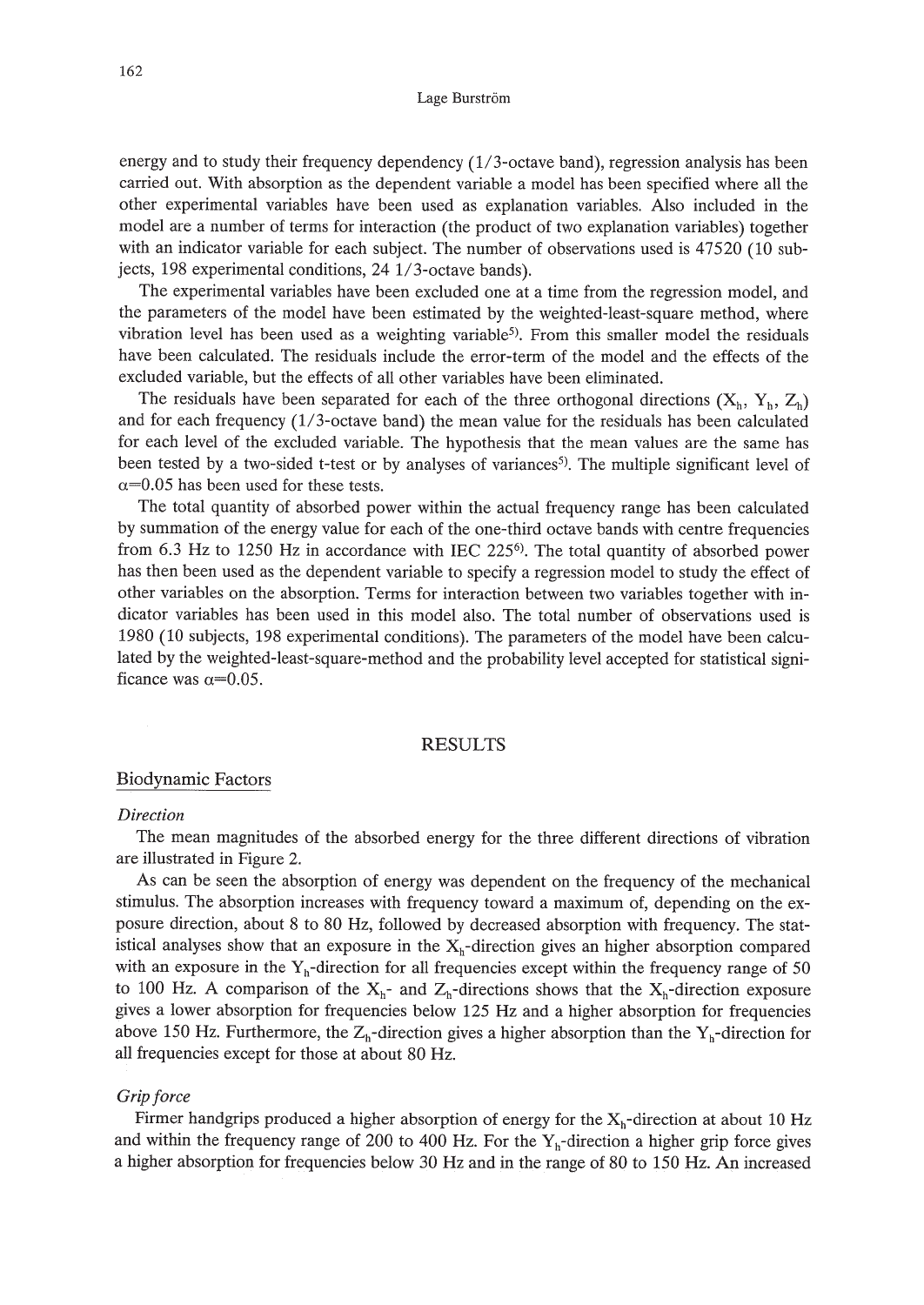

Fig. 2, Mean values for the magnitude of the energy absorption per unit time (Nm/s) as a function of the frequency (1/3-octave band) for the three different directions,  $X_h$ ,  $Y_h$  and  $Z_h$ , as defined in ISO 5349 (Grip force 25 N, Feed force 20 N, Flexion  $\pi$ , Abduction 0, Velocity 26 mm/s).

grip force leads for the  $Z_h$ -direction to a higher absorption of vibration energy for frequencies below 50 Hz and in the frequencies between 300 to 500 Hz.

# *Feedforce*

In the  $X_h$ -direction absorption increased with the feed force for frequencies below 20 Hz and decreased in the frequency range of 100 to 150 Hz. For the  $Y_h$ - and  $Z_h$ -direction higher feed forces also caused a higher absorption for frequencies below 40 Hz and in the range of 80 to 100 Hz.

# *Flexion*

The angle between upper arm and forearm (the flexion of the elbow) has an influence on the average quantity of absorbed energy for frequencies below 50 Hz. The highest absorption was found for the  $\pi$ -flexion (extended arm) and the lowest for  $5\pi/6$ -flexion. Compared with  $\pi$ flexion all the other flexions have in the  $X_h$ -direction an influence on the absorption for frequencies below 100 Hz, in the Y<sub>h</sub>-direction for frequencies below 20 Hz and in the  $Z_h$ -direction for frequencies below 125 Hz.

#### *Abduction*

The angle between shoulder and body (the abduction of the shoulder) has for all vibration directions an influence on the energy dissipation for frequencies below 20 Hz, where an abduction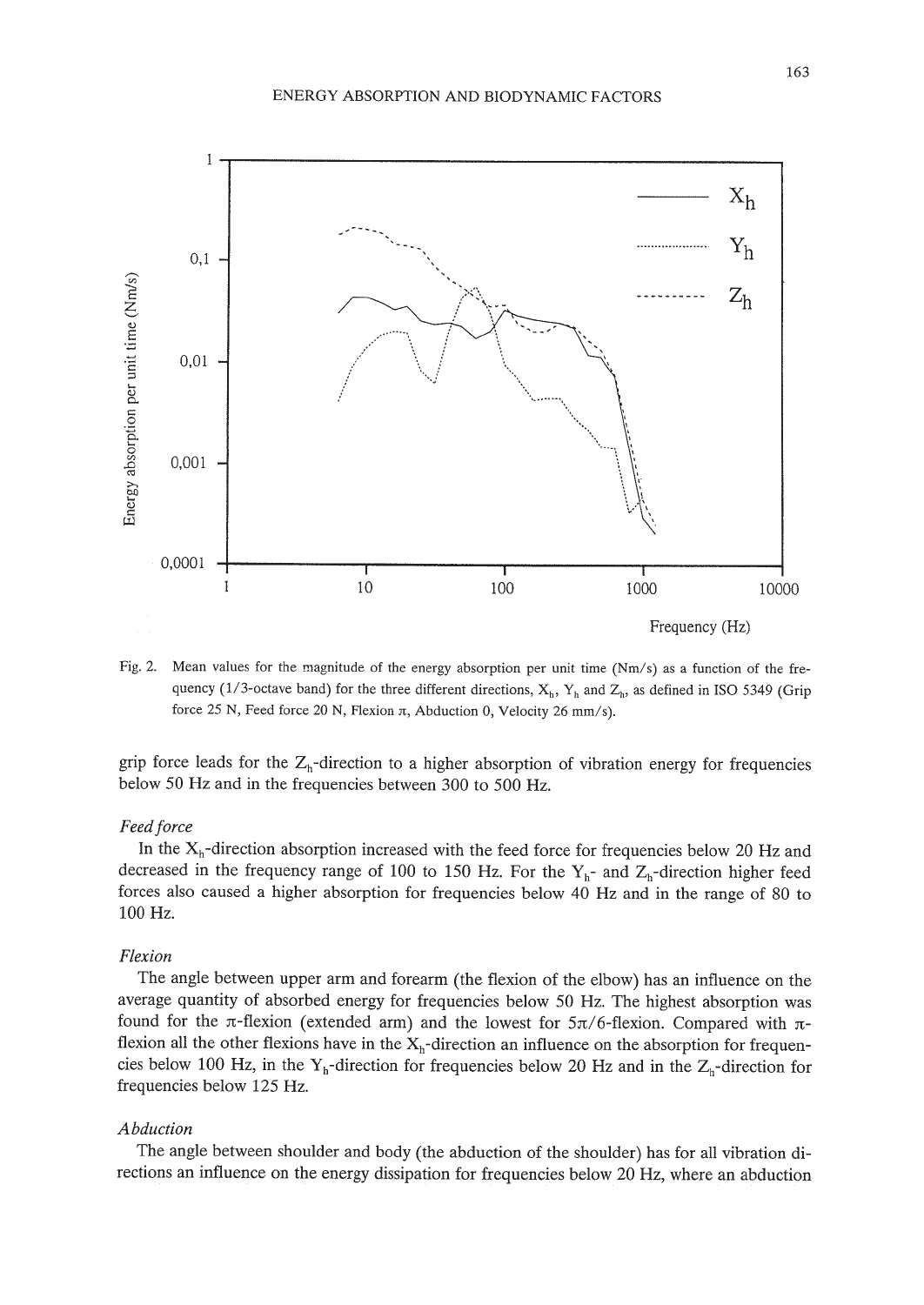of  $\pi/2$  gives the highest absorption.

# *Velocity*

Energy absorption increases with the velocity level for the whole frequency range investigated and for all three different vibration directions.

# Relation between Absorption and Investigated Variables

Table 1 shows the parameter estimates in the multiple regression model between the total quantity of absorbed energy, within the one-third octave bands having centre frequencies from 6.3 Hz to 1250 Hz, and the other investigated variables. Also presented in the table is the interaction between different variable combinations, but the regression coefficients for the subjects are omitted. Only variables and variable combinations that have a significant influence on the absorption are to be found in the model.

The flexion, abduction, grip and feed force as well as the velocity level have a significant influence on the absorption. Abduction has, on the contrary, no influence on the absorption. Furthermore, the absorption is different for an exposure in the  $Z_h$ -direction compared with the other two directions. Between the  $X_h$ - and  $Y_h$ -directions no differences could be found. The

| Variable                           | Regression<br>coefficient | Standard deviation<br>for the regression<br>coefficient | Significant level |
|------------------------------------|---------------------------|---------------------------------------------------------|-------------------|
| Flexion                            | $-0.001031$               | 0,0001936                                               | 0,0000            |
| Grip force                         | $-0,000739$               | 0,0001673                                               | 0,0000            |
| Feed force                         | $-0.003134$               | 0.0004116                                               | 0.0000            |
| Velocity                           | 0,008443                  | 0,0008367                                               | 0,0000            |
| Direction $X_h/Z_h$                | 0.206382                  | 0,0082150                                               | 0,0000            |
| Direction $Y_h/Z_h$                | 0,124047                  | 0,0082300                                               | 0,0000            |
| Squared velocity                   | 0.000094                  | 0,0000218                                               | 0,0000            |
| Squared flexion                    | 0.000005                  | 0,0000007                                               | 0,0000            |
| Direction $X_h/Z_h$ and Velocity   | $-0,015436$               | 0,0003143                                               | 0,0000            |
| Direction $Y_h/Z_h$ and Velocity   | $-0.013528$               | 0,0003148                                               | 0,0000            |
| Direction $X_h/Z_h$ and Flexion    | $-0,000717$               | 0,0000536                                               | 0,0000            |
| Direction $Y_h/Z_h$ and Flexion    | $-0,000783$               | 0,0000536                                               | 0,0000            |
| Direction $X_h/Z_h$ and Grip force | $-0,000339$               | 0,0001160                                               | 0,0036            |
| Direction $Y_h/Z_h$ and Grip force | 0,000184                  | 0,0001160                                               | 0,1122            |
| Direction $X_h/Z_h$ and Feed force | $-0,000386$               | 0.0001486                                               | 0,0095            |
| Direction $Y_b/Z_b$ and Feed force | 0,001615                  | 0.0001486                                               | 0,0000            |
| Velocity and Grip force            | 0,000064                  | 0,0000075                                               | 0,0000            |
| Velocity and Feed force            | 0,000113                  | 0,0000093                                               | 0,0000            |
| Velocity and Flexion               | 0.000025                  | 0,0000040                                               | 0,0000            |
| Feed force and Flexion             | 0.000009                  | 0.0000022                                               | 0.0001            |
| Feed force and Grip force          | 0,000012                  | 0,0000029                                               | 0,0001            |
| Intercept                          | $-0,043763$               | 0,0156470                                               | 0,0017            |

Table 1. Regression coefficients in the regression model between the total quantity of absorbed energy and investigated variables. Standard deviation for the regression coefficients as well as the significant level are also presented. The adjusted multiple coefficient of determination of the whole model was 0.900.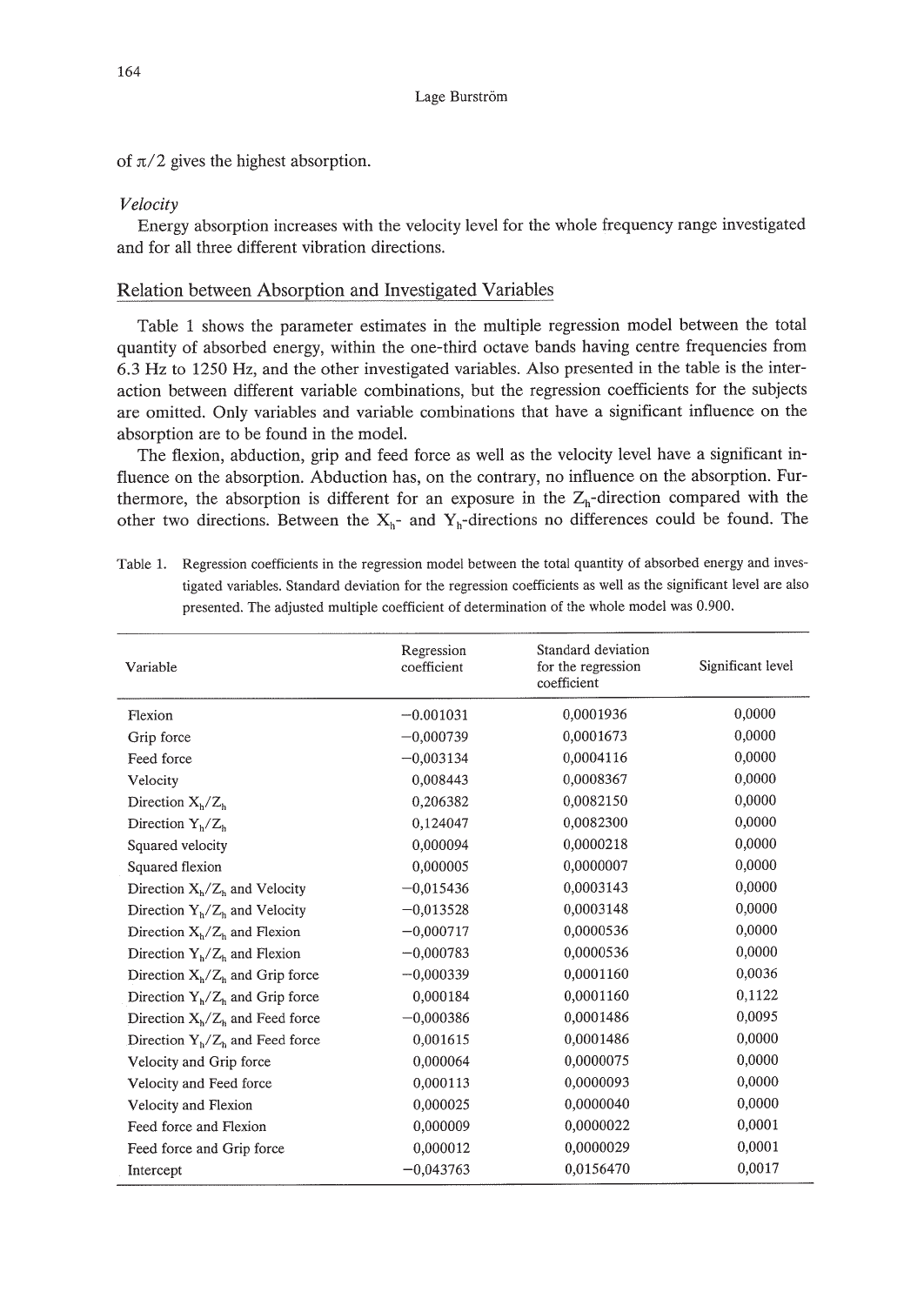correlation between the absorption and the squared velocity or flexions suggests that these relations are non-linear.

The interaction between the vibration direction and the velocity, flexion, grip and feed forces shows that changes in these variables give an effect on the absorption that is different for the  $Z_h$ -direction compared with the other directions. The only relation that deviates from this general statement is the grip force, where it there was no difference between the  $Y_{h}$ - and  $Z_{h}$ directions. Moreover, a difference in the interaction for the grip and feed forces can be observed between  $X_h$ - and  $Y_h$ -direction.

The table also shows that there is a significant interaction between velocity and the variables flexion, grip and feed forces. Their effects on the absorption are therefore dependent on the velocity level. Feed force interacts also with the grip force and flexion.

## DISCUSSION

The severity of the effects from hand-transmitted vibration is influenced by physical, biodynamic and individual factors. Monitoring all these variables for each worker has been considered impractical. Therefore, it has been necessary to reduce the number of variables to manageable proportions. In ISO 5349 the magnitude, frequency spectra and duration of the vibration stimuli have been considered the most important variables for risk assessment. The other variables have been assumed to contribute relatively small differences at any amplitude-frequency-duration combination and are not included in the risk assessment<sup>7</sup>). The outcome of the present study clearly shows that measurement of the energy absorption in the human hand and arm is not only dependent on the magnitude and frequency of the vibration stimuli but also on other factors which influence the severity of vibration, at least with respect to vibration direction, grip and feed forces as well as flexion of the elbow. Therefore, measurements of the energy absorption as presented here may be a complementary method for risk assessment. With regard to the unsubstantiated premise that a higher quantity of absorbed energy per unit time represents an increased risk of vibration injuries or reduction in comfort, it can be concluded that almost all the studied variables have a significant influence on the risk assessment.

In ISO 5349 it is specified that risk assessment should be based upon the vibration direction which has the highest acceleration value. The results of the present study have shown, however, that the hand and arm do not respond equally from a mechanical point of view to these different exposure directions. These differences imply that it can be questioned whether assessment should not be based upon the total sum of vibrations in all three vibration directions instead.

Biodynamic factors, as shown, influence the quantity of absorbed energy. Relatively small changes in position and posture can appreciably affect the transmission of vibration as well as vibration energy to the hand and arm. For instance, bending the arm at different angles significantly affects the magnitude of the energy absorption and should consequently influence the risk assessment. Furthermore, it has been shown that the influence of these factors on the absorption are different for different vibration directions. Moreover, it has been discovered that an interaction exists between many of the biodynamic factors studied.

The vibration level has, as expected, a strong influence on the magnitude of the quantity of absorbed energy. The reason for this is probably changes in the dynamic mass of the hand-arm system. When the stimulus amplitude increases, a larger part of the hand-arm system is in consequence mechanically activated. The energy-consuming part, i.e. damping mechanisms, of the system therefore increases, leading to the possibility of more energy dissipation. The increase in energy absorption seems, furthermore, to be non-linear, i.e. the risk for vibration injuries will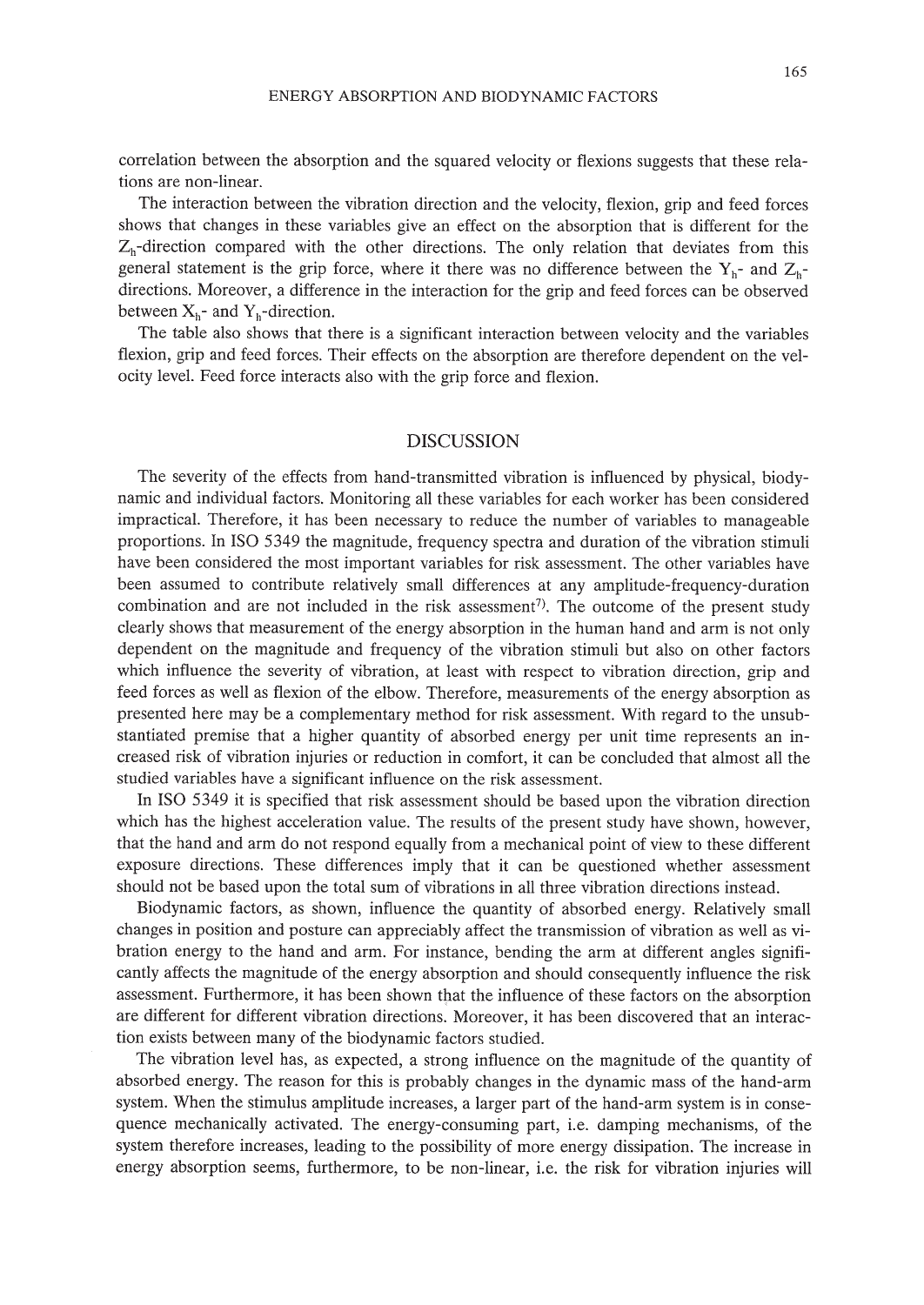#### Lage Burström

increase more rapidly at high vibration exposure than at low. This emphasises the need of further exposure reduction of hand-held tools. Moreover, it has been demonstrated that the influence of the vibration level on the absorption of vibration energy is dependent on the exposure direction, grip and feed forces as well as the flexion.

The investigated variables explain 90% of the quantity of absorbed energy. This implies that other factors influence the absorption of energy in the hand and arm. Earlier studies<sup>8,9)</sup> have shown that one of these factors could be individual differences.

If the assumption is correct that energy absorption will reflect the hand-arm system's response to vibration, then it is possible to establish a relation between the exposure-response model given by ISO 5349 and the results found in this investigation. This relation has been illustrated in Figure 3. In the figure the attenuation for the frequency-weighting specified by ISO 5349 as well as the attenuation for the transferred energy obtained for the three different exposure directions are given. The attenuation for the transferred energy has been established by dividing the transferred energy by the absorbed energy.

As can be seen in the figure, the shape of the ISO-model is about the same as the energy absorption in the  $Z<sub>h</sub>$ -direction. For the other two directions the model does not seem adequate. One conclusion is therefore that the international standard may underestimate the risk for the development of vibration injuries, such as vibration-induced white fingers (VWF), especially for frequencies above 80 Hz. For frequencies below 80 Hz the standard overestimates the risk for vibration exposure in the  $X_h$ - and  $Y_h$ -direction.

The effects of vibrations from hand-held tools or industrial processes in which vibration enters the hands seem to a large extend to depend upon the rate of absorption of vibration energy in the hand and arm. Further studies of the relation between absorbed energy and generated disturbance are desirable to obtain reliable data which clarify the exposure-response relationship. Furthermore, it has been shown in the present study that the shape of the frequency spectrum for the energy absorption is not in agreement with the frequency weighting curve proposed by ISO 5349. Considering the present results, it seems reasonable to conclude that there are strong reasons for changing the shape of the weighting curve and furthermore that the weighting curve should be different for different exposure directions. Finally, the present findings support the



Fig. 3. Comparison of the attenuation of transferred energy to the hand and arm system for the three different vibration directions and a corresponding frequency-weighting curve specified by ISO 5349.